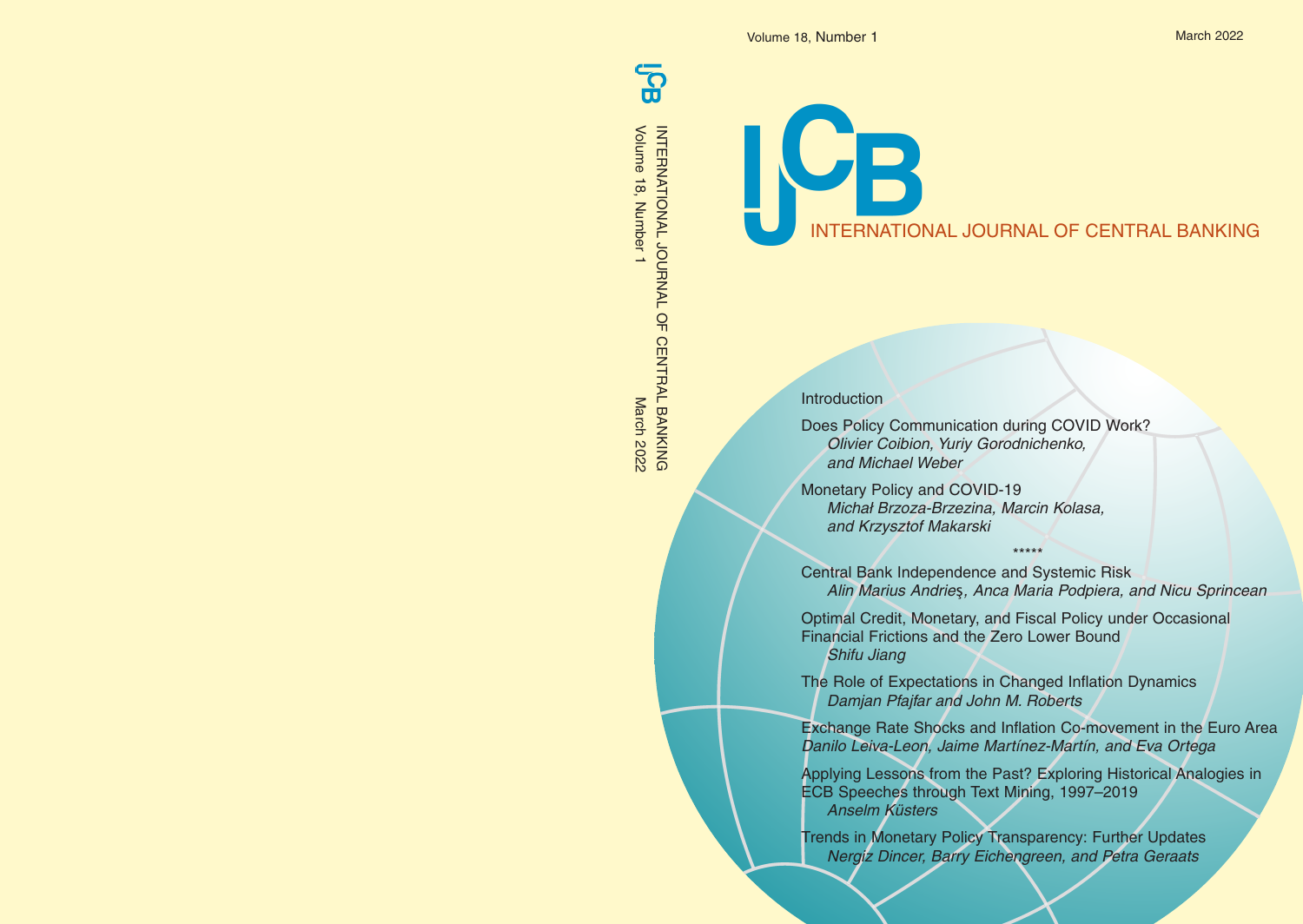# **IC**  $\overline{\mathbf{B}}$ International Journal of Central Banking

Volume 18, Number 1 March 2022

| Introduction                                                                                                                       | $\mathbf{1}$ |
|------------------------------------------------------------------------------------------------------------------------------------|--------------|
| Does Policy Communication during COVID Work?<br>Olivier Coibion, Yuriy Gorodnichenko, and Michael Weber                            | 3            |
| Monetary Policy and COVID-19<br>Michał Brzoza-Brzezina, Marcin Kolasa,<br>and Krzysztof Makarski                                   | 41           |
| *****                                                                                                                              |              |
| Central Bank Independence and Systemic Risk<br>Alin Marius Andries, Anca Maria Podpiera,<br>and Nicu Sprincean                     | 81           |
| Optimal Credit, Monetary, and Fiscal Policy under Occasional<br>Financial Frictions and the Zero Lower Bound<br>Shifu Jiang        | 151          |
| The Role of Expectations in Changed Inflation Dynamics<br>Damjan Pfajfar and John M. Roberts                                       | 199          |
| Exchange Rate Shocks and Inflation Co-movement in the Euro Area<br>Danilo Leiva-Leon, Jaime Martínez-Martín, and Eva Ortega        | 239          |
| Applying Lessons from the Past? Exploring Historical Analogies in<br>ECB Speeches through Text Mining, 1997–2019<br>Anselm Küsters | 277          |
| Trends in Monetary Policy Transparency: Further Updates<br>Nergiz Dincer, Barry Eichengreen, and Petra Geraats                     | 331          |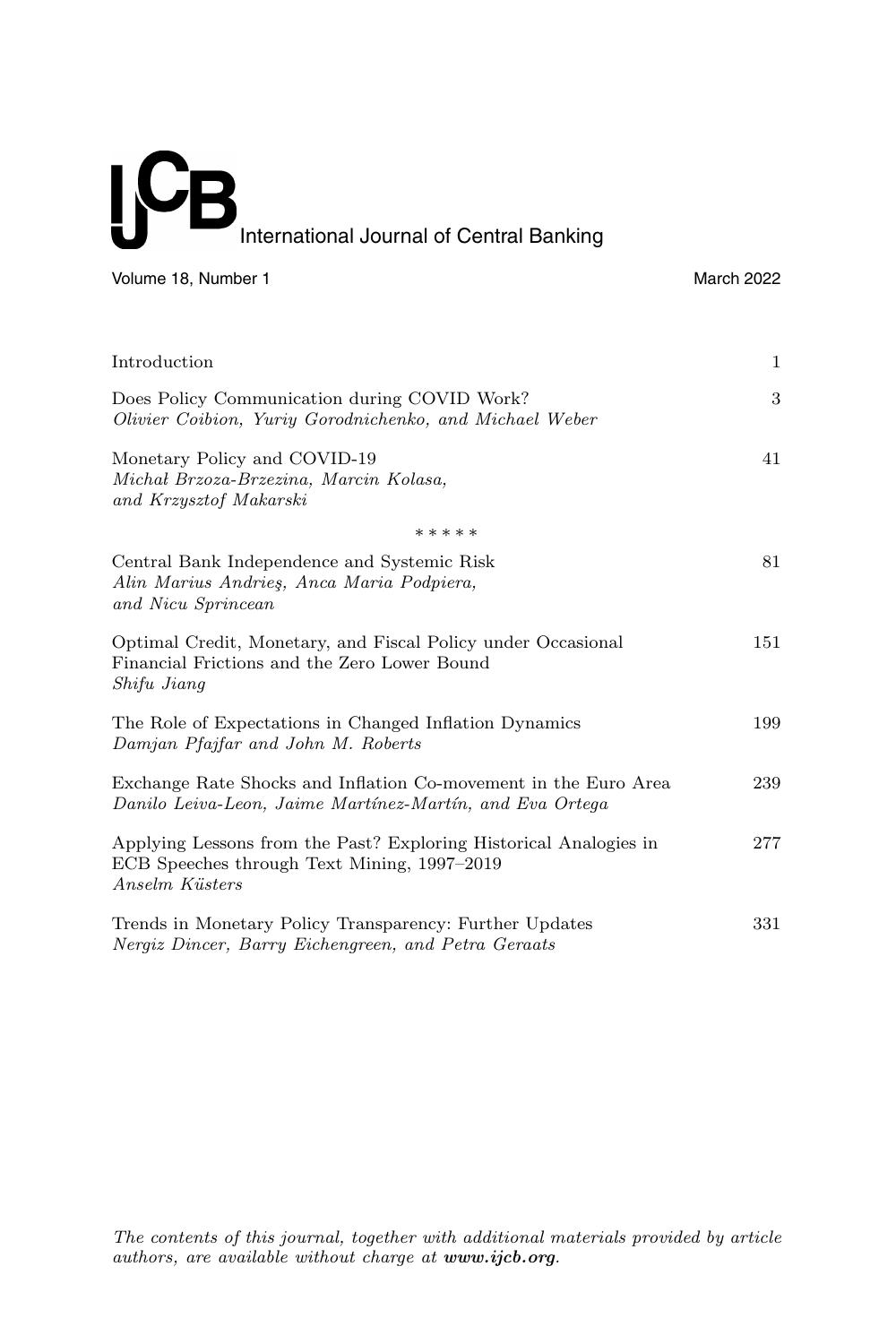Copyright  $\odot$  2022 by the Association of the International Journal of Central Banking. All rights reserved. Brief excerpts may be reproduced or translated provided the source is cited. Consult www.ijcb.org for further information.

The International Journal of Central Banking is published quarterly (ISSN: 1815-4654). Online access to the publication is available free of charge at **www.ijcb.org**. Changes to hard copy subscriptions and orders should be placed by e-mail at editor@ijcb.org.

Renewals, claims, address changes, and requests for permission to reprint material from this journal should be addressed to:

International Journal of Central Banking HS08.20 European Central Bank Sonnemannstr. 22 D-60640 Frankfurt am Main Germany

Phone: +4969134495894 E-mail: editor@ijcb.org

The views expressed in this journal do not necessarily represent the views of the Association of the International Journal of Central Banking or any of its members.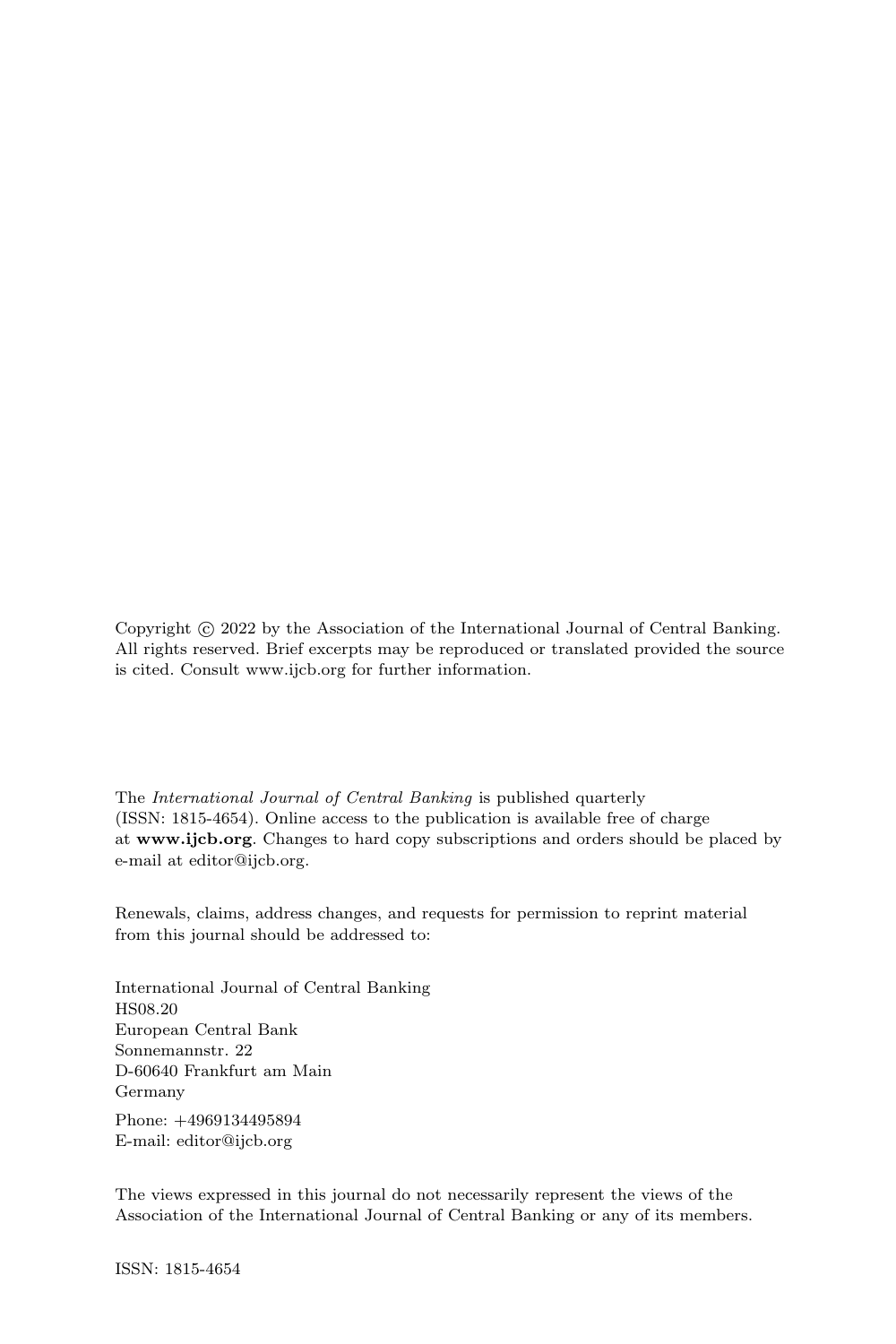# **International Journal of Central Banking**

# **Board of Directors**

**Chairman**

Richard Clarida, Federal Reserve Board

# **Board Members**

Elias Albagli, Central Bank of Chile Salah Alsavaary, Saudi Central Bank David E. Altig, Federal Reserve Bank of Atlanta Kartik Athreya, Federal Reserve Bank of Richmond Jan Marc Berk, The Nederlandsche Bank Claudio Borio, Bank for International Settlements Jan Bruha, Czech National Bank Paul Castillo, Central Reserve Bank of Peru Lillian Cheung, Hong Kong Monetary Authority Laurent Clerc, Bank of France Andrew Colquhoun, Monetary Authority of Singapore Jose Gabriel Cuadra Garcia, Bank of Mexico Francisco G. Dakila Jr., Bangko Sentral ng Pilipinas Michael Dotsey, Federal Reserve Bank of Philadelphia Luci Ellis, Reserve Bank of Australia Rosthom Fadli, Bank of Algeria Carlos Garriga, Federal Reserve Bank of St. Louis Joseph Gruber, Federal Reserve Bank of Kansas City Yong Ha, Reserve Bank of New Zealand Philipp Hartmann, European Central Bank Jonathan Heathcote, Federal Reserve Bank of Minneapolis Beverly Hirtle, Federal Reserve Bank of New York Elena Iorga, National Bank of Romania Esa Jokivuolle, Bank of Finland Signe Krogstrup, Danmarks Nationalbank Michael Kumhof, Bank of England Ana Christina Leal, Bank of Portugal Carlos Lenz, Swiss National Bank

Ye Liu, People's Bank of China Ken Matsushita, Bank of Japan Andre Minella, Central Bank of Brazil Emanuel Mönch, Deutsche Bundesbank Sergio Nicoletti, Banca d'Italia Gerard O'Reilly, Central Bank of Ireland Eva Ortega, Bank of Spain Michael D. Patra, Reserve Bank of India Anna Paulson, Federal Reserve Bank of Chicago Thórarinn G. Pétursson, Central Bank of Iceland Trevor Reeve, Federal Reserve Board Sigal Ribon, Bank of Israel Kasper Roszbach, Norges Bank Glenn Rudebusch, Federal Reserve Bank of San Francisco Krislert Samphantharak, Bank of Thailand Çağrı Sarıkaya, Central Bank of Turkey Lawrence Schembri, Bank of Canada Woon Shin, Bank of Korea Ulf Söderström, Sveriges Riksbank Ellis Tallman, Federal Reserve Bank of Cleveland George Tavlas, Bank of Greece Geoff Tootell, Federal Reserve Bank of Boston Dobieslaw Tymoczko, National Bank of Poland Hernando Vargas Herrera, Banco de la República Rafael Wouters, *National Bank of Belgium* Mine Yücel, Federal Reserve Bank of Dallas Ksenia Yudaeva, Central Bank of the Russian Federation

> Keith Kuester University of Bonn Elena Loutskina UVA Darden School of

Business Steven Ongena University of Zurich

# **Editorial Board**

**Managing Editor**

Luc Laeven European Central Bank

### **Co-editors**

Linda S. Goldberg Federal Reserve Bank of New York

 $\rm \grave{O}scar$  Jordà Federal Reserve Bank of San Francisco

Sharon Kozicki Bank of Canada

#### **Associate Editors**

Darrell Duffie Stanford University Jordi Galí Centre de Recerca en Economia Harvard Kennedy School Internacional (CREI) Marvin Goodfriend Carnegie Mellon University Michael B. Gordy Federal Reserve Board Luigi Guiso Einaudi Institute Andrew G. Haldane Bank of England Takatoshi Ito Columbia University David Lando Copenhagen Business School Philip Lane European Central Bank

## **Advisory Board**

Hyun Song Shin Bank for International Settlements John Taylor Stanford University

Francesco Lippi LUISS University Carmen M. Reinhart Hélène Rey London Business School Jean-Charles Rochet University of Zurich Andrew K. Rose University of California, Berkeley Lars E.O. Svensson Stockholm School of Economics Jürgen von Hagen University of Bonn Ernst-Ludwig von Thadden University of Mannheim

Tsutomu Watanabe University of Tokyo

Kazuo Ueda University of Tokyo Carl E. Walsh University of California Michael Woodford Columbia University

Klaus Adam University of Mannheim Tobias Adrian International Monetary Fund Boragan Aruoba University of Maryland Huberto Ennis

Federal Reserve Bank of Richmond

Patrick Bolton Columbia University Michael D. Bordo Rutgers University Mark Carey Federal Reserve Board Pierre Collin-Dufresne École Polytechnique Fédérale de Lausanne Guy Debelle Reserve Bank of Australia Douglas W. Diamond University of Chicago Graduate School of Business Francis Diebold University of Pennsylvania Michael Dotsey Federal Reserve Bank of Philadelphia

Franklin Allen Imperial College London Charles Goodhart London School of Economics